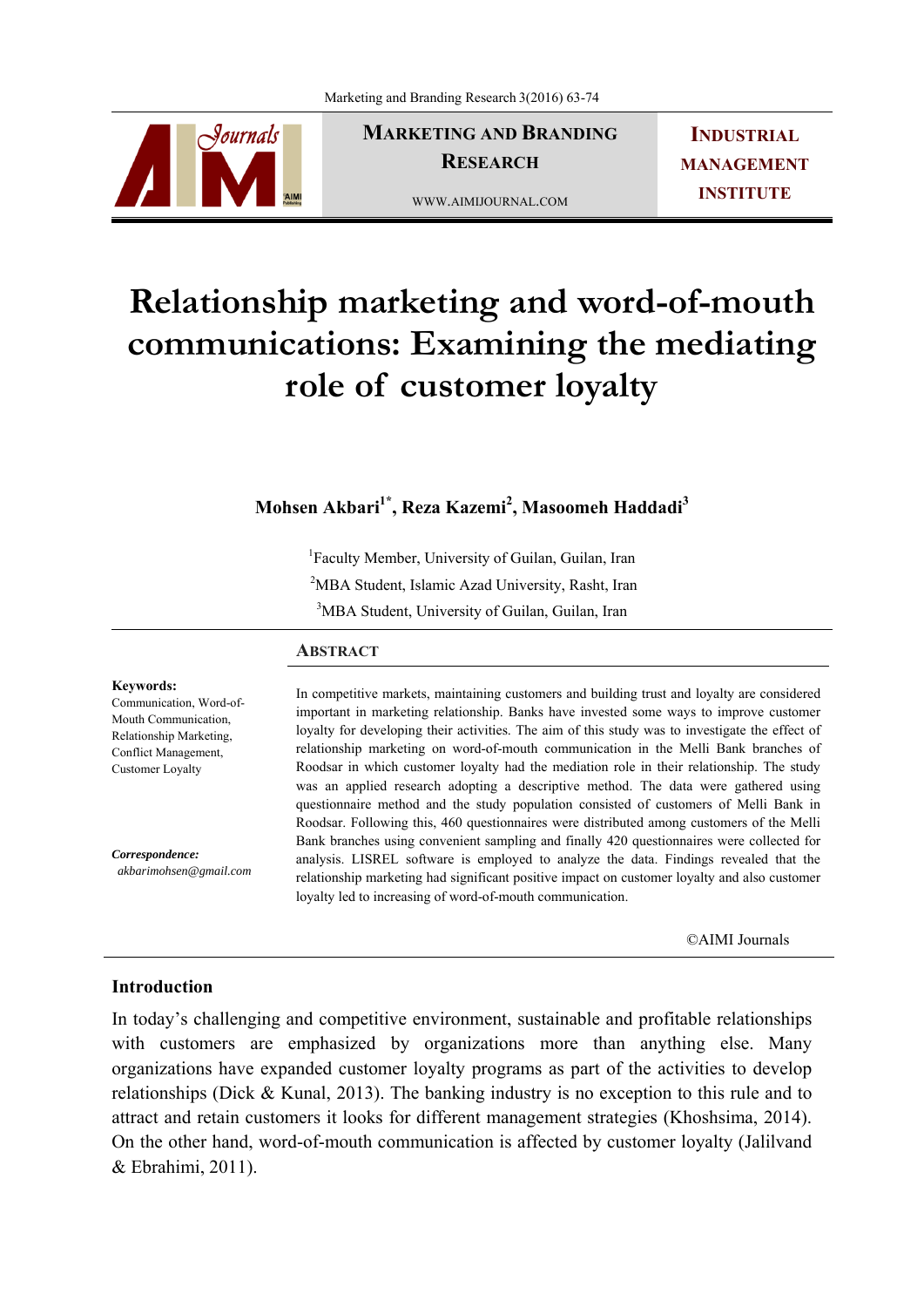Speed and the lack of commercial bias for a product or a service have turned word-ofmouth communication as an effective source of information for commercial choices of consumers. Regardless of the importance of word-of-mouth communication, banks will not be able to shape the attitudes of customers in terms of using services and reducing the risk of these services. Loyalty also has a positive effect on word-of-mouth communication (Tavakol, Sardari, & Ghazizadeh, 2015). The most important factor for survival of the organization is customers and organizations with attracting the customer satisfaction due to their loyalty (Beerli, Martin, & Quintana, 2014). In addition, today, consumer confidence has fallen about the promotional efforts; so, word-of-mouth communication is a sure way to achieve a competitive advantage for organizations (Mohammadi, Khabiri, & Barari, 2013).

 Word-of-mouth communication can be positive or negative. Positive word-of-mouth communication is good advice of people to others about products, services, or brands. However, negative word-of-mouth communication is a form of complaining behavior of consumers including negative and undesirable recommendations about products and services brands that people say to each other (Shaemi & Barari, 2011).

 In this study, the purpose of the communication is the positive word-of-mouth communication. Research has shown that adding 5% to costs of maintaining your current customer, institutions, and organizations can add up to 25 percent of profit (Amini & Sohrabi, 2011). The results showed that banks normally lose nearly 20 to 40 percent each year of their customers. Therefore, in today's competitive world, customer acquisition costs and marketing costs increase and profitability reduces; as a result, productivity also declines (Fatahi & Azami, 2009). Customer loyalty is deep commitment to purchasing and to the reuse of a product or preferred service (Heskett, 2011; Gómez, Arranz, & Cillán, 2012). The aim of this article was to examine the impact of relationship marketing on customer loyalty and the effect of this feature on word-of-mouth communications in the Melli Bank branches of Roodsar.

## **The Literature Review**

## **Types of Communications**

Communications include human and non-human communications. Human communication includes nonverbal communication that means conveying the message without words through gesture, body language, facial expressions, eye contact, physical contact, and verbal communication which consist of discussions, lectures, plays, interpersonal communications, and many other forms of communication that is also known as word-of-mouth communication (Goyette, Richard, Bergeron, & Marticotte, 2013).

 Non-human communication refers to exchanging of information among organisms through sending and receiving signals (Zhang, Cracium, & Shin, 2010). Among the types of communications, word-of-mouth communication is important and it is considered in the present study.

# **Word-of-Mouth Communication**

Word-of-mouth communication refers to the information sharing and communication among customers to receive better services (Shaemi & Barari, 2011). In this type of relationship,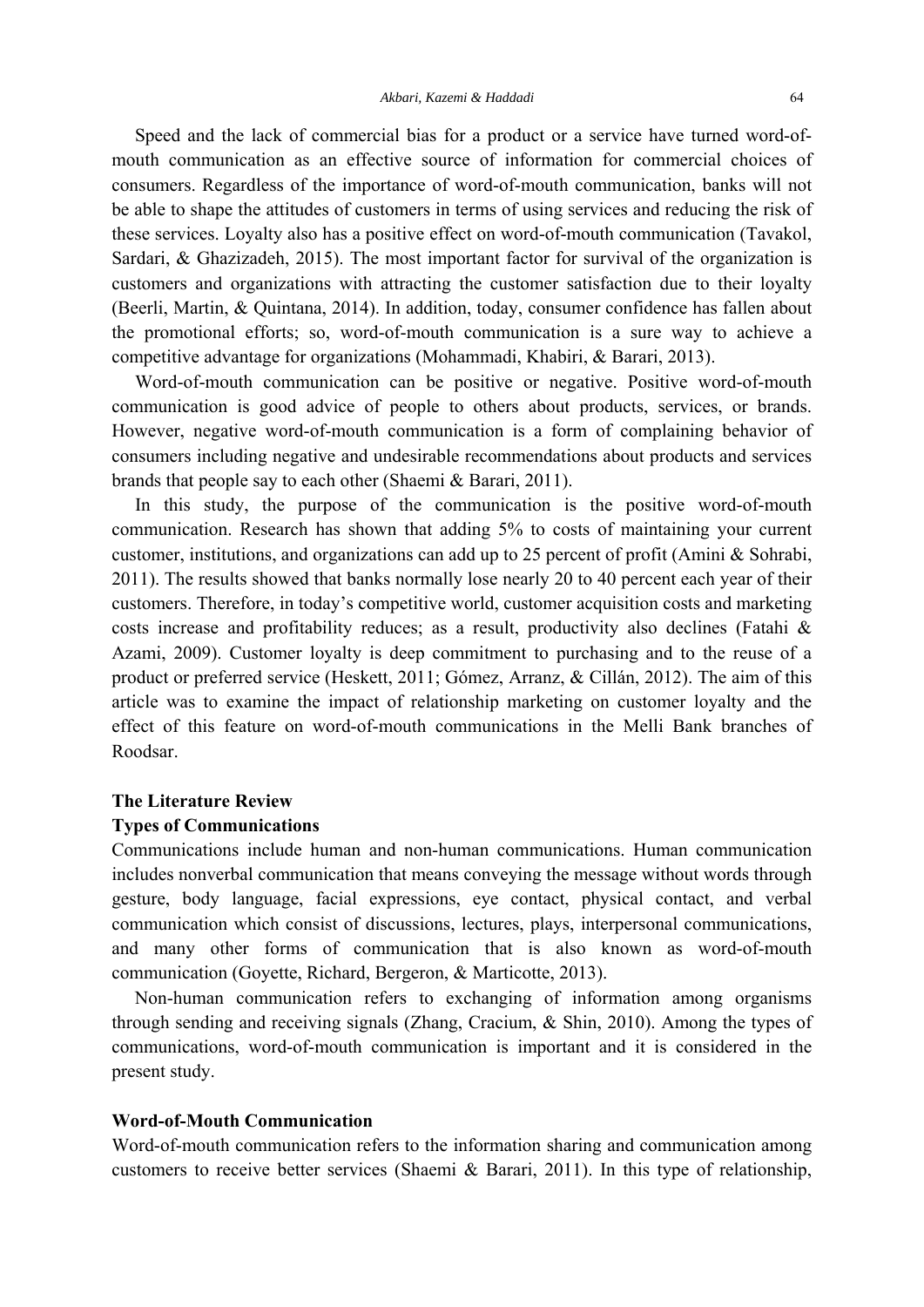customers who have been pleased of a product, service, or an event, tell other people about their satisfaction (Goyette et al., 2013) and attract progressive attention of people to the products. In fact, it tends to be a viral marketing that one says to two people, two say to four people, four say to eight people and ... (Jamalzadeh, 2014). The word-of-mouth communication has different types and different levels (Khosravi, 2012) which are mentioned in Table 1.

#### Table 1

*Different Types of Word-of-Mouth Communication* 

| Worth      | People share their qualitative experiences with others. An individual tries a product and if he/she is satisfied with it, tells to<br>another person to give it a try.                                    |
|------------|-----------------------------------------------------------------------------------------------------------------------------------------------------------------------------------------------------------|
| Trick      | People by encouraging others try to sell their product. Person A tries to convince person B to buy the product and if Person<br>B is convinced to try it, person A is rewarded.                           |
| Vital      | People want to share their experiences with those who might need a definite and specific product. Person A wants to share<br>his/her experience of a product person B and person B needs another product. |
| Spiral     | Persons want to be with others in joyful and funny experiences. Person A wants to discuss his experience with the person B<br>because he thought that person B has the same opinion about this matter.    |
| Unpleasant | Persons warn others about their negative experiences. Person A uses the product and finds that the product is too bad. So,<br>person A prevents person B from using this product.                         |

 The informational levels of word-of-mouth communication are divided into 9 levels stated in Table 2 (Silverman, 2001).

#### Table 2

 *Types of Informational Levels of Word-of-Mouth Communication* 

| Negative Fourth Level | It is the worst level and people speak ill about products and prevent each other from using them.                                                                         |
|-----------------------|---------------------------------------------------------------------------------------------------------------------------------------------------------------------------|
| Negative Third Level  | Customers or non-customers stop finding a way to prevent others from using a product.                                                                                     |
| Negative Second Level | People rant about the production.                                                                                                                                         |
| Negative First level  | People have no complaints about the products, but when they are questioned about the production, they<br>speak ill about the production process.                          |
| Zero Level            | People use products, but they do not do any research and have no comment about it.                                                                                        |
| Positive First Level  | Persons give good comments about products.                                                                                                                                |
| Positive Second Level | People constantly speak amazingly about a product and its attractiveness.                                                                                                 |
| Positive Third Level  | Customers try to encourage people to use the product.                                                                                                                     |
| Positive Fourth Level | This is the best level and people constantly talk about the product. Professionals, influential individuals,<br>celebrities, and elite customers speak about the product. |

 Each of these types and levels of word-of-mouth communications is influenced by customer loyalty.

### **Customer Loyalty**

Loyal customers increase business value and reduce the business costs to attract new customers (Dick & Kunal, 2013). Customer loyalty causes people to share good experiences with others and to attract new customers. Behavioral response to loyalty (buying) can be carried out by a unit of decision with regard to a set of different brands (McMullan, & Gilmore, 2012). Loyalty is considered as a deep commitment to repurchasing preferred product or service (Heskett, 2011; Gómez et al, 2006) and it leads to the frequency of purchase of a certain brand or a certain set of known brands (McMullan & Gilmore, 2012). There are several types of customer loyalty including transactional loyalty, cognitive loyalty, and compound loyalty. Changes in customers' buying behavior is considered in transactional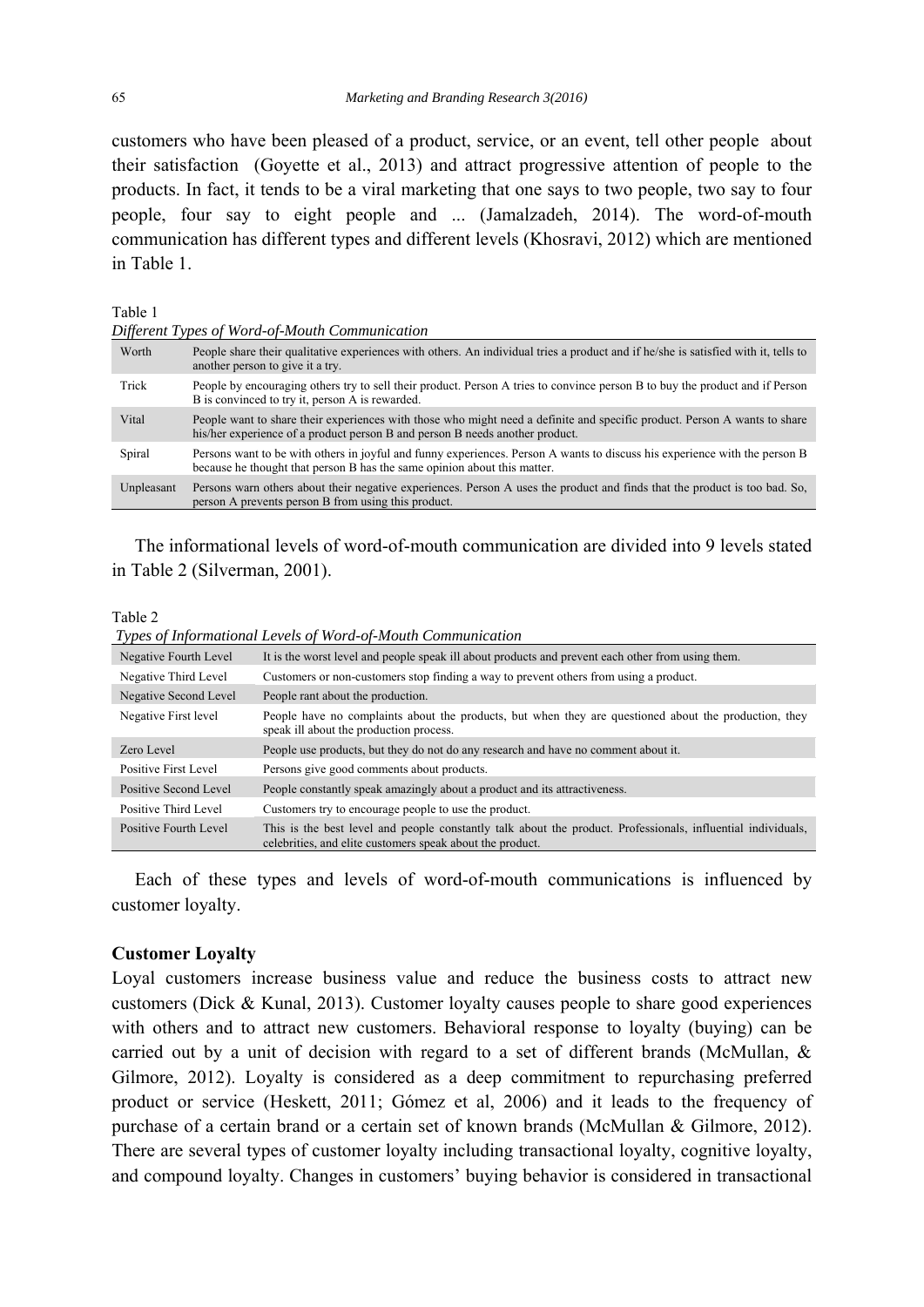loyalty; in cognitive loyalty the main elements are customers' attitudes and opinions which are achieved through consent and knowledge; and compound loyalty is a combination of these two.

# **Process of Customer Loyalty Development**

Customer loyalty takes place in four-step process. The initial stage starts with "indifference" and when it placed in a good market position, it "awakes" and is forced to be equipped with modern tools to sustain life and its existence and tends to be promoted to "more advanced level". Then, by taking basic steps and calculated actions, it can reach the global level. In Table 3, due to ten characteristics influencing the growth and development, the development stages are revised (Mohammadi et al., 2013).

#### Table 3

| Characteristics         | Stage 1                                    | Stage 2                                              | Stage 3                                                        | Stage 4                                                 |
|-------------------------|--------------------------------------------|------------------------------------------------------|----------------------------------------------------------------|---------------------------------------------------------|
|                         | Indifference                               | Awakened                                             | Advanced                                                       | <b>Exposure to World Class</b>                          |
| Application<br>Domain   | Many Internal Problems                     | The Reason of movement:<br><b>Reduction in Costs</b> | The Reason of Movement:<br>Competition                         | Adding Value for the<br>Customer                        |
| Focus                   | Commodity                                  | Technology                                           | <b>Customer Satisfaction</b>                                   | Customer Loyalty                                        |
| Classification          | There is no difference                     | Removing Tempered<br>Clients                         | Clients and Stakeholders of<br>the Organization                | <b>Domestic Customers</b>                               |
| Management              | Dictatorship and<br>Bureaucracy            | Micro Management<br>(Microscopy)                     | Coaching                                                       | Insight, Inspiration, and<br>Leadership                 |
| Organization            | Public Management                          | Matrix Management                                    | Flat Pyramid and Low<br>Levels                                 | <b>Multifunctional Teams</b>                            |
| The Major<br>Objectives | Slogan                                     | <b>Allocating Budget</b>                             | Meeting Customers'<br>Expectations                             | The Enthusiasm Of The<br>Customer                       |
| Customer<br>Demands     | Determined by Management<br>or Engineering | Determined by Market<br>Research                     | Determined by the Joint<br>Analysis and by other<br>Techniques | By QFD                                                  |
| Measuring<br>Customer   | Increasing the Selling<br><b>Interests</b> | To Minimize Complaints                               | Increasing the Market<br>Share                                 | The Maintenance Of the<br>Highest level of Customer     |
| Analysis of<br>Feedback | Little Tracking or No.<br>Follow-Up        | Fieldwork Tools Never<br>Change                      | <b>Customer Satisfaction</b><br>Index                          | Analysis of Previous<br>Customers and Non-<br>Customers |
| Improvement<br>Tools    | Seven Ouality Control<br>Tools             | Brainstorming and<br><b>Statistical Tools</b>        | Creative Tools and<br>Checking Field of Force                  | Re-Engineering Business<br>Processes                    |

*Process of Customer Loyalty Development* 

# **Relationship Marketing**

Relationship marketing is defined as an attempt to maintain customers and strengthen relationships with them and to understand and manage the relationship between the customer and the supplier (Doaei, Rezaei, & Khajei, 2011). Relationship marketing is the process whereby the buyer and provider establish effective, efficient, ethical, and kinship relationships that are mutually beneficial. Relationship marketing refers to customer retention, development of relation, and making more attractive the relationship with customers. In fact, it involves understanding and managing the relationship between the customer and provider (Richards & Jones, 2014). Gronroos (1994) , also, defined relationship marketing as a process to identify, create, maintain, strengthen and, if necessary, terminate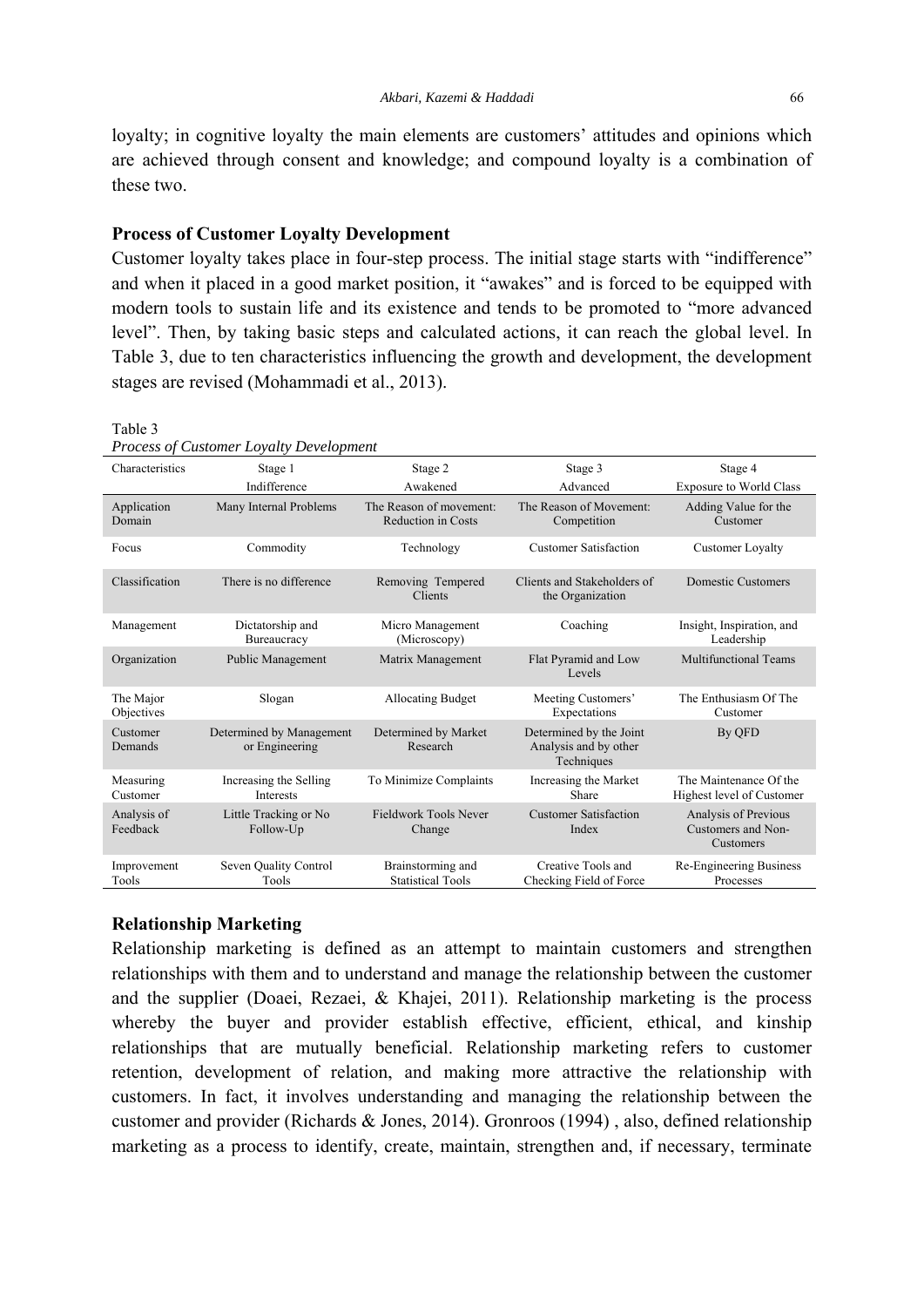the relationship with customers and other stakeholders in a relationship in a bilateral benefit (Afchangi, Hadavi, & Elahi, 2013).

 Relationship marketing seeks to build trust and establish relationships with customers, so that it can create loyalty and attracted new customers. Relationship marketing is a long-term approach and its primary goal is to provide value to the customer in the long run and longterm customer satisfaction is the measure of success (Ranjbarian & Barari, 2009); because customer satisfaction leads to customer loyalty. Relationship marketing has dimensions that each of these aspects can contribute to creating customer satisfaction and loyalty.

# **Relationship Marketing Dimensions**

**Trust:** Trust is the first foundation of the relationship marketing. From the perspective of Morgan and Hunt (1994), success in the relationship marketing requires trust and commitment in the relationship.

**Commitment:** The second element for relationship marketing is commitment. Commitment is defined as the sustainable desire of each of the partners to maintain valuable relationships (Rashid, 2013).

**Communications:** The third variable is communication which is defined as an exchange process and valid and timely information sharing either formally or informally between the parties of a relationship (Rashid, 2013).

**Conflict Management:** The fourth element is conflict management. Conflict in relationships is a sign of lack of commitment by the members of the relationship. In addition, the increase of conflict in a relationship leads to the reduction of the confidence of the parties to each other and reduces the desire to create and maintain long-term relationship (Musa, Boniface, & Tanakinjal, 2014).

# **Relationship Marketing Models**

Many models have been presented for relationship marketing, namely Morgan and Hunt relationship marketing model, functional model of relationship marketing, and model of relationship marketing among industrial organizations.

**Morgan and Hunt Relationship Marketing Model**: The literature on relationship marketing has emphasized the development and maintenance of long-term relationships with customers and other stakeholders. In this model, trust is known as a key variable that mediates the relationship between the premises and its consequences. The model (commitment-trust) was expanded by Morgan and Hunt and it was found out that the trust and committed relationship are the most important intermediate variables in relationship marketing (Richards & Jones, 2014).

**Functional Model of Relationship Marketing:** Functional model can include three aspects including the aim of the strategy, parties (stakeholders), and required programs. However, as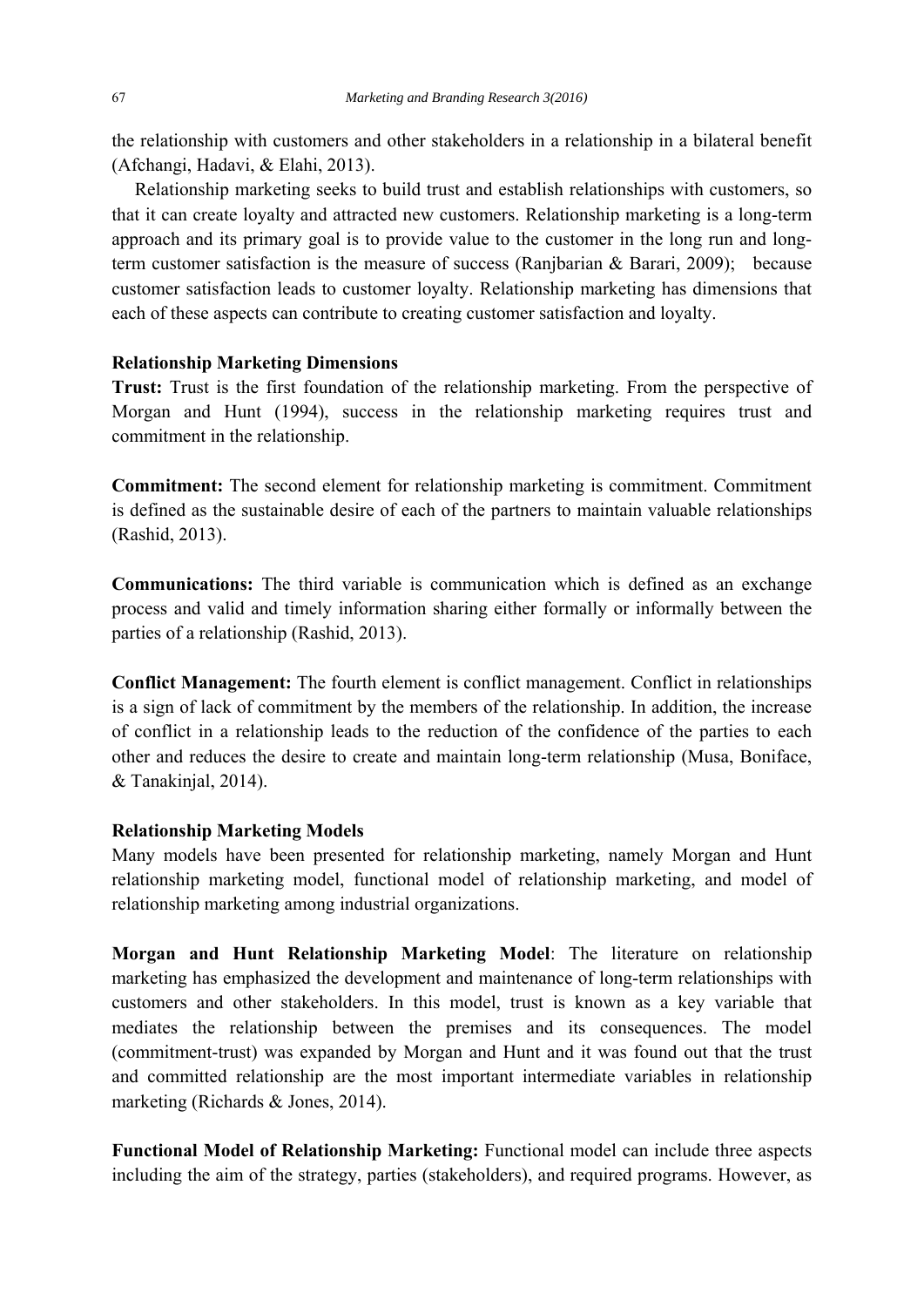managers need to plan their strategies, also they need practical tools and systems available on the market to achieve universal application of relationship marketing with customers (Fontenot & Hyman, 2004).

**Model of Relationship Marketing among Industrial Organizations:** This model which has its roots in the theory of relationship marketing indicates that the close relationship helps the maintenance and development of relations as a whole in the long run.

 Several studies have been investigated the relations among relationship marketing, customer loyalty, and word-of-mouth communication. Mohammadi et al. (2013) indicated that customer satisfaction is the most influencing factor. Besides, the role of the quality of relationship, customer expectations, image of organization, perceived quality, relationship marketing, perceived value, and loyalty were demonstrated to have positive and significant impact on word-of-mouth communication. In addition, the benefits of confidence, social benefits, and special treatment benefits had positive impact.

 Khabiri (2014) examined the factors affecting the consumer partnership in the word-ofmouth communication. The results showed that four variables, namely trust, commitment, communication, and competence had a significant effect on the quality of the relationship and the quality of relationship had a significant positive effect on the word-of-mouth communication among the club's customers.

 Kitapci, Akdogan, and Dortyol (2014) investigated the effect of the service quality on patients' satisfaction, intention to repurchase, and impact of the word-of-mouth communications on public health industry. The results showed that dimensions of empathy and guarantee had a positive relationship with customer satisfaction. However, customer satisfaction had positive impact on repurchase intention and word-of-mouth communication. In addition, there was a strong relationship between word-of-mouth communications and repurchases intention.

 Ndubisi (2007) presented that there was a relationship between the four components of relationship marketing, namely trust, communication, commitment and conflict management and customer loyalty.

# **Conceptual Model**

In this study, independent variables include relationship marketing such as trust, communication, commitment, and management conflict and the dependent variable is wordof-mouth communication. In addition, customer loyalty is the mediator variable. The conceptual model of the study is presented as follows:



*Figure 1.* Conceptual model (adopted from Ndubisi, 2007)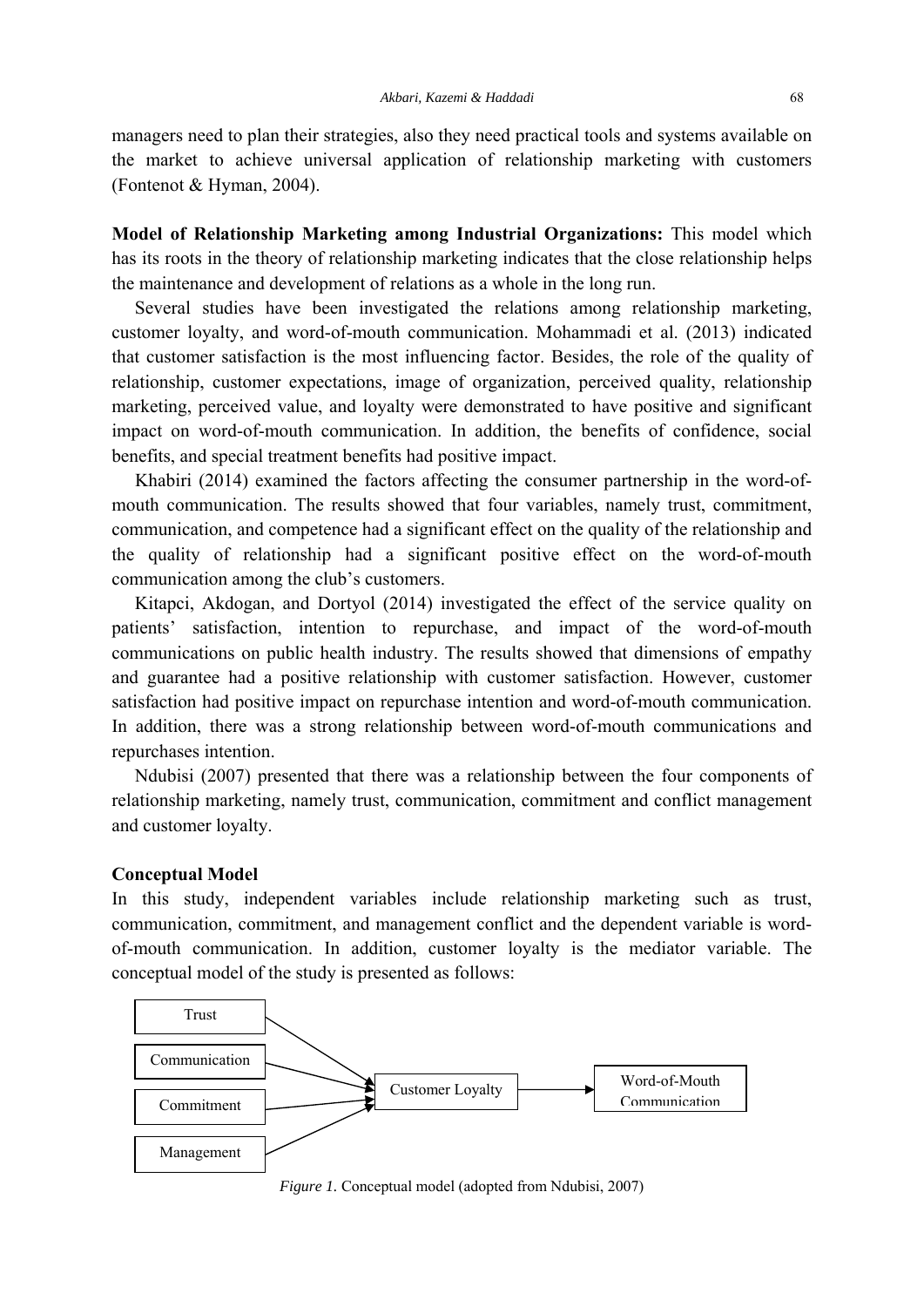# **Hypotheses**

The following hypotheses guided the study:

**H1:** Trust has an effect on customer loyalty of Melli Bank branches in Roodsar.

**H2:** Communication has an effect on customer loyalty of Melli Bank branches in Roodsar.

**H3:** Commitment has an effect on customer loyalty of Melli Bank branches in Roodsar.

**H4:** Conflict Management has an effect on customer loyalty of Melli Bank branches in Roodsar.

**H5:** Customer loyalty has an effect on word-of-mouth communications of Melli Bank branches in Roodsar.

# **Method**

The study was an applied research adopting a descriptive method with emphasis on correlation method. The study population consisted of the costumers of Melli Bank in Roodsar. Following this, considering unlimited number of population, the sample size for unlimited society is obtained using the following formula:

Formula 1:

$$
n = \frac{z_{a/2}^2 S_x^2}{e^2} = \frac{(1.96)^2 \cdot (0.520)^2}{(0.05)^2} = 416
$$

 A questionnaire is used to collect data. Four hundred sixty questionnaires were distributed among participants and a total of 420 were received. The first part contained the profile of the respondents and the second part contained 24 questions. The five-point Likert scale was used to measure the respondents' point of view (1=completely disagree; 5=completely agree). Table 4 exhibits the structure of the questionnaire.

Constructs Number of Measures Cronbach's Alpha  $\frac{6}{100}$  and  $\frac{0.838}{100}$  and  $\frac{0.838}{100}$ Commitment 0.835 Communications 4 0.832 Conflict Management 3 0.857 Customer loyalty 2 0.775 Word-of-Mouth Communication 6 0.866

Table 4 *Structure of the Questionnaire* 

 The reliability of this study was measured by Cronbach's alpha. Cronbach's alpha values for each variable in the study are separately listed in Table 4. As it can be seen in Table 4, Cronbach's alpha values for all variables are above 0.7. Therefore, it can be concluded that the questionnaire was valid.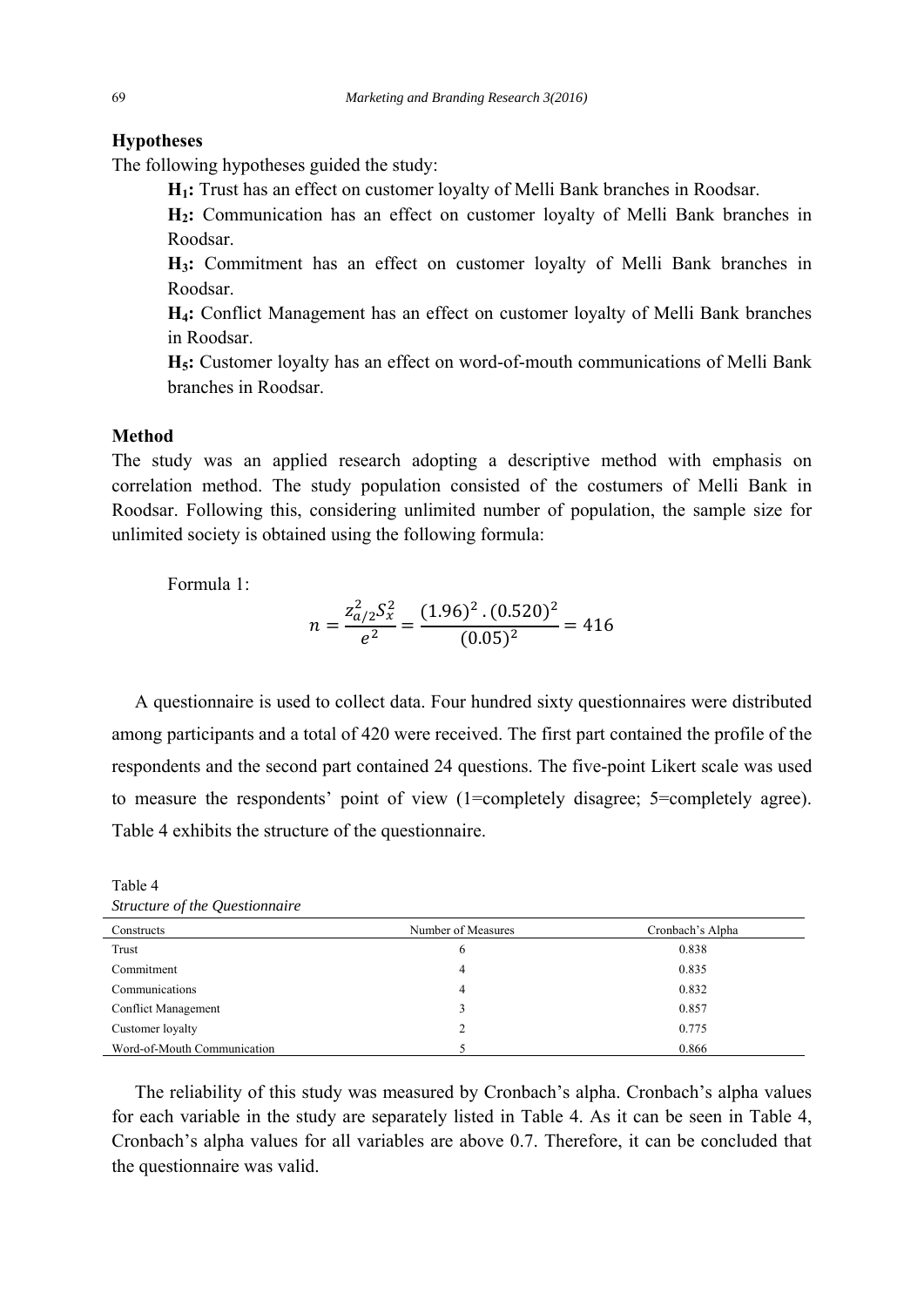# **Results and Discussion**

Statistics showed that 27.8 percent of respondents were female and 66.4 percent was male and 5.8% did not answer the question. Following this, 25.5 percent of respondents' education level was diploma or under diploma, 27.6% were associate degree, 32.8 percent were bachelor, 11.3 percent had master degree, and 2.8 were Ph.D. Among 423 respondents, the lowest, highest, and average age were 21, 64, and 42.55, respectively. The lowest rating considered for relationship marketing was 1.52, the highest score was 5, and the average score for this variable was 3.6 in which the highest average was referred to trust with score of 3.9 and the lowest one was related to communication with score of 3.5; so, it shows that its mean score was greater than the expected average.

 In the first stage of data analysis, using descriptive statistical methods and SPSS 20 software, sample properties were provided. Then, to test the hypothesis, structural equation modeling (SEM) came into use. Table 5 represents the variety of fitness indicators and significant indicators of the model. According to the results, it can be said that the model in terms of meaningfulness and regression is approved.

| Table 5                   |          |              |          |             |            |
|---------------------------|----------|--------------|----------|-------------|------------|
| <b>Fitness Indicators</b> |          |              |          |             |            |
| Fit Index                 | $d$ .    | <b>RMSEA</b> | GFI      | <b>NNFI</b> | <b>NFI</b> |
| <b>Accepted Range</b>     | $\leq$ 5 | < 0.1        | >0.8     | >0.8        | >0.8       |
| <b>Obtained Amount</b>    | 2.51     | 0.77         | 0.88     | 0.92        | 0.90       |
| Result                    | Accepted | Accepted     | Accepted | Accepted    | Accepted   |

In the model, trust, commitment, communication, conflict management, word-of-mouth advertising, and loyalty are shown with R.M1, R.M2, R.M3, R.M4, WM, and LOY, respectively. According to structural equation modeling (SEM) and research model, fitted model of research in standard mode and in significant mode are shown in Figure 1 and Figure 2, respectively.



Chi-Square=605.25, df=241, P-value=0.00000, RMSEA=0.077 *Figure 1.* Test of research model (standard mode)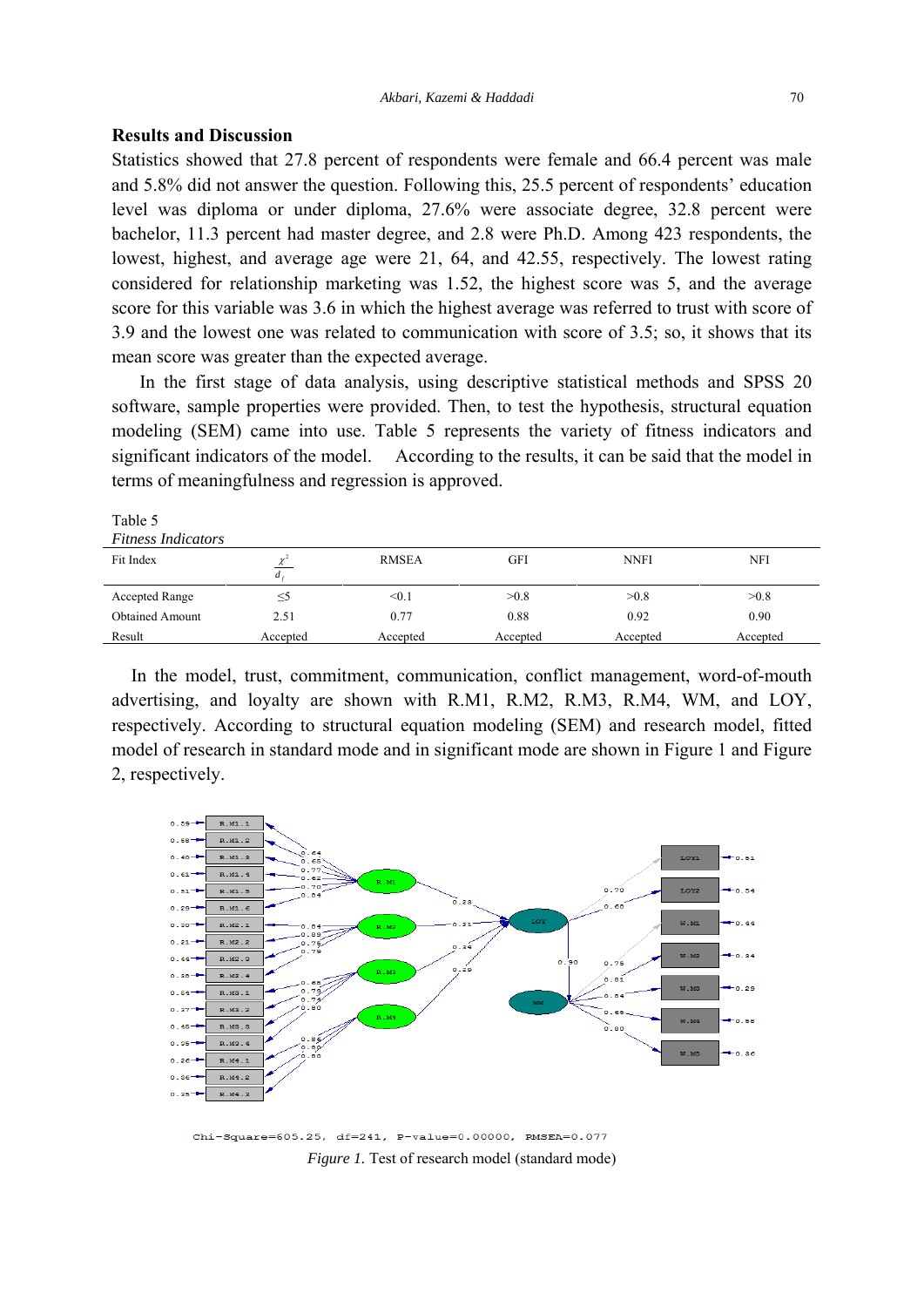

Chi-Square=605.25, df=241, P-value=0.00000, RMSEA=0.077 *Figure 2.* Test of research model (significant mode)

 Based on the output of LISREL software, the calculated *t-*statistics that represent the relationship between variables of research have not been placed in the range of  $\pm 1/96$  in all hypotheses and this shows the significance of the relationship between them. ß coefficients and calculated *t*-statistics are presented in Table 6.

| The Results of Structural Equation Modeling (SEM) for Hypotheses |                             |                      |                     |                      |  |
|------------------------------------------------------------------|-----------------------------|----------------------|---------------------|----------------------|--|
| Exogenous Variables                                              | <b>Endogenous Variables</b> | <b>B</b> coefficient | <b>T-Statistics</b> | Status of Hypotheses |  |
| Trust                                                            | Customer loyalty            | 0.23                 | 2.80                | Confirmed            |  |
| Communication                                                    | Customer loyalty            | 0.21                 | 2.72                | Confirmed            |  |
| Commitment                                                       | Customer loyalty            | 0.34                 | 3.71                | Confirmed            |  |
| Conflict Management                                              | Customer loyalty            | 0.29                 | 3.10                | Confirmed            |  |
| <b>Customer Lovalty</b>                                          | Word-of-mouth Communication | 0.90                 | 11.59               | Confirmed            |  |

Table 6 *The Results of Structural Equation Modeling (SEM) for Hypotheses* 

 According to Table 6, since the calculated *t*-value for all hypotheses is outside of the range of  $\pm 1.96$ , so, with 95 percent confidence, it can be stated that all the following hypotheses were confirmed:

- Trust has effect on customer loyalty.
- Communication has effect on customer loyalty.
- Commitment has effect n customer loyalty.
- Conflict management has effect on customer loyalty.
- Loyalty has effect on word-of-mouth communications.

Also, according to the software output of estimates of significant numbers, the results related to the indirect effects of the variables are given in Table 7 in which communications has the greatest indirect impact on word-of-mouth advertising through loyalty.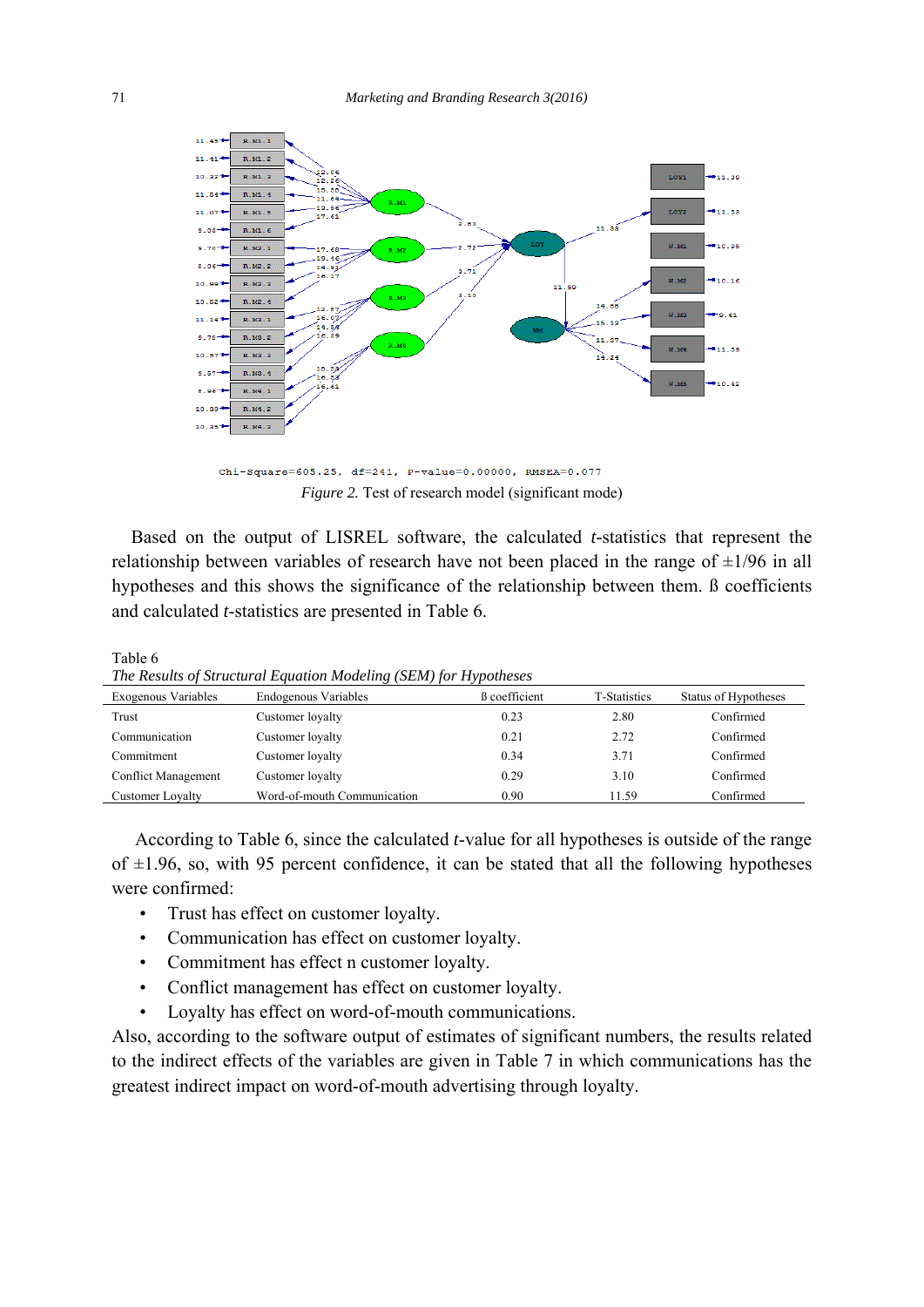| Direct, matrict, and Yout Effects on Castomer Loyally                             |                |                         |                      |
|-----------------------------------------------------------------------------------|----------------|-------------------------|----------------------|
| Causal Relationships                                                              | Direct Effects | <b>Indirect Effects</b> | <b>Total Effects</b> |
| Trust $\rightarrow$ Loyalty $\rightarrow$ Word-of-Mouth Advertising               |                | 0.20                    | 0.20                 |
| $Commitment \rightarrow Lovalty \rightarrow Word-of-Mouth$ Advertising            |                | 0.19                    | 0.19                 |
| Communication $\rightarrow$ Loyalty $\rightarrow$ Word-of-Mouth Advertising       |                | 0.30                    | 0.30                 |
| Conflict Management $\rightarrow$ Loyalty $\rightarrow$ Word-of-Mouth Advertising |                | 0.26                    | 0.26                 |
| Loyalty $\rightarrow$ Word-of-Mouth Advertising                                   | 0.90           |                         | 0.90                 |

Table 7 *Direct, Indirect, and Total Effects on Customer Loyalty* 

## **Conclusion**

In the current paper, the effects of relationship marketing on customer loyalty and the impact of customer loyalty on word-of-mouth communication of customers in Melli Bank of Roodsar were studied. The results of the study are consistent with findings of Ndubisi (2007), Ranjbarian and Barari (2009), and Khabiri (2014). The results showed that the dimensions of relationship marketing including trust, commitment, communication, and conflict management led to greater customer loyalty. In addition, customer loyalty had a positive impact on word-of-mouth communication. In other words, all hypotheses were confirmed.

 According to the results, since the trust, commitment, communication, and conflict management influence loyalty, to increase the effect of any of these factors, different techniques can be used.

 To boost trust, it is recommended that employees and managers try to keep trust alive in society through respecting and showing affection to customers and also through having skills in open and honest relationships and being friendly. In addition, the bank managers should consider trust as a key aspect in relationship marketing model.

 To increase the communication, it is recommended to establish conditions in which obstacles can be reviewed and removed timely.

 In order to increase the commitment, it is suggested that managers try to identify and meet the needs of the customers and be aware of customers' needs. To this end, they should put an effort to provide sufficient commitment in customers to promote efficiency and effectiveness in their community.

 To increase conflict management, it is proposed to apply effective tactics for persuasion of others, to resolve disputes, to develop effective and positive relationships, and to work with people through shared goals.

 In order to increase customer loyalty, managers should try to assure their customers that their information will be kept strictly confidential.

 Future researchers should extend this work and undertake it in the private and state banks simultaneously in order to compare the results. In addition, it is suggested that future researchers try to examine other potential and favorable outcomes of relationship marketing such as different forms of commitment, customer satisfaction, customer trust, and its economic benefits such as return on investment.

#### **References**

Afchangi, S., Hadavi, S. F., & Elahi, A. (2014). Predicting customers' satisfaction and willingness to reappear using the components of relationship marketing in sport clubs: A case study of women aerobics clubs of Mashhad. *Applied Research in Sport Management, 1*(4), 63–70.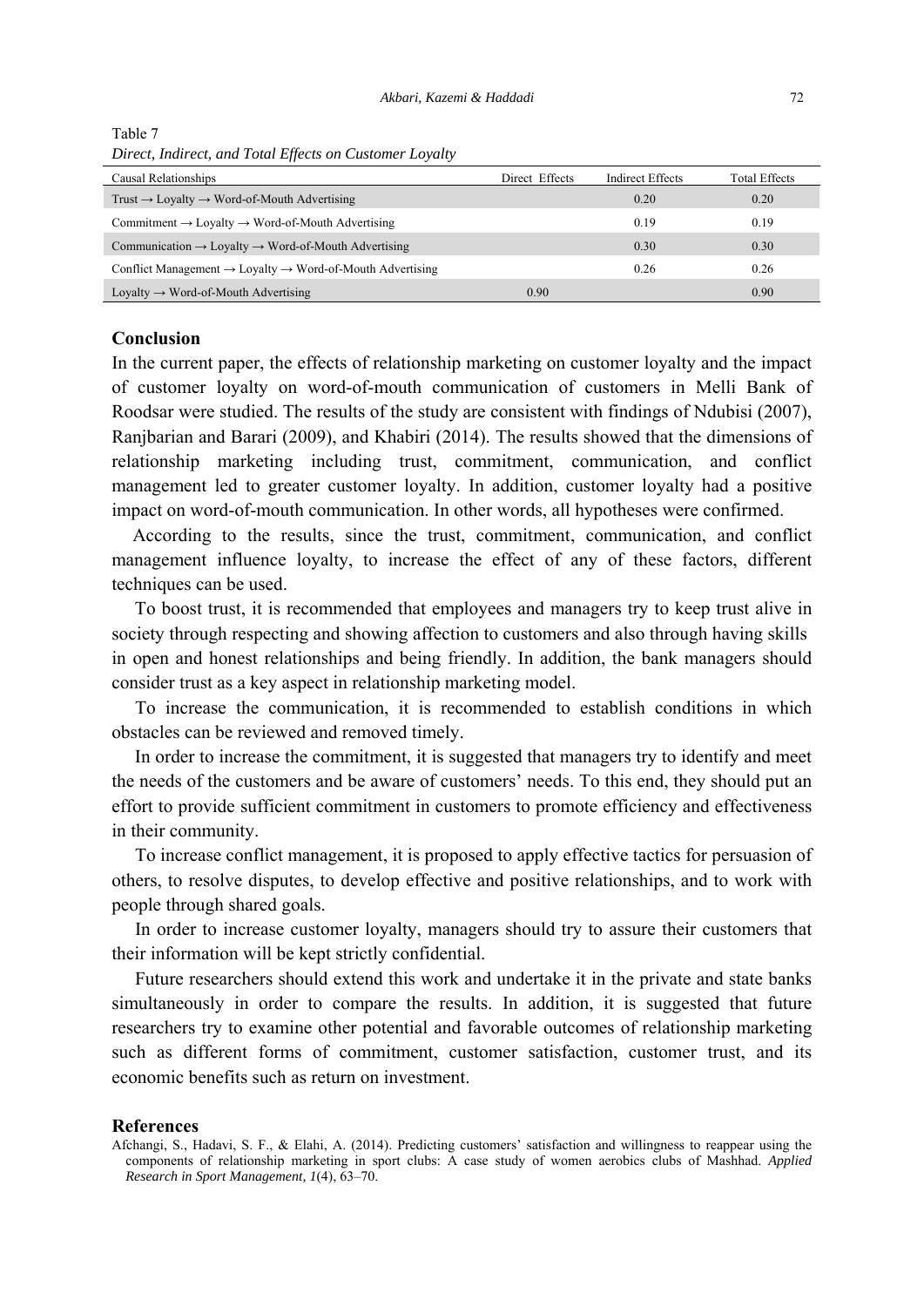- Amini, M. T., & Sohrabi, S. (2011). The Effect of gender on the level of customer loyalty using the relationship marketing approach. *Journal of Management Development & Transformation, 5*(4), 73–83.
- Beerli, A., Martin, J. D., & Quintana, A. (2014). A model of customer loyalty in the retail banking market. *European Journal of Marketing, 38*(1/2), 253–275.
- Dick, A. S., & Kunal, B. (2013). Customer loyalty: Toward an integrated conceptual framework. *Journal of the Academy of Marketing Science, 22*(2), 99–113.
- Doaei, H., Rezaei, A., & Khajei, R. (2011). The impact of relationship marketing tactics on customer loyalty: The mediation role of relationship quality. *International Journal of Business Administration, 2*(3), 83–93.
- Fattahi, M., & Azami, A. (2009). *Organizational citizenship behavior: Explanations, definitions, causes, Consequences, and providing a basic model.* Paper presented at the First National Conference on organizational citizenship behavior management, Tehran, Faculty of Management of Tehran University.
- Fontenot, R. J., & Hyman M. R. (2004). The antitrust implication of relationship marketing. *Journal of Business Research, 57,* 1211–1221.
- Gómez, B. G., Arranz, A. G., & Cillán, J. G. (2006). The role of loyalty programs in behavioral and affective loyalty. *Journal of Consumer Marketing, 23*(7), 396–387.
- Grönroos, C. (1994). Keynote paper from marketing mix to relationship marketing towards a paradigm shift in marketing. *Asia-Australia Marketing Journal, 2*(1), 9–29.
- Goyette, I., Richard, L., Bergeron, J., & Marticotte, F. (2013). E-WOM scale: Word-of-mouth measurement scale for eservice context*. Canadian Journal of Administrative Sciences, 27*(1), 5–23.
- Heskett, J. L. (2011). Beyond customer loyalty. *Managing Service Quality, 12*(6), 355–357.
- Jalilvand, M. R., & Ebrahimi, A. (2011). The influence of word-of-mouth on the purchase of domestic cars: A case study of Samand of Iran-Khodro Company. *Business Administration, 3*(9), 57–70.
- Jamatzadeh, F. (2014). *The effect of word-of-mouth marketing to attract customers*. Retrieved from: http://www.modiryar.com/
- Khosravi, M. (2012). *What is viral marketing*? Retrieved from: http://www.mgtsolution.com
- Khabiri, M. (2014). The effect of factors affecting the consumer partnership in word-of-mouth communication of clubs. *Sports Management Studies, 2*(4), 79–86.
- Khoshsima, G. (2014). Introduction to the Agility of Organizations. *Tadbir Magazine, 3*(134), 58–54.
- Kitapci, O., Akdogan, C., & Dortyol, İ. T. (2014). The impact of service quality dimensions on patient satisfaction, repurchase intentions and word-of-mouth communication in the public healthcare industry. *Procedia-Social & Behavioral Sciences, 148,* 161–169.
- McMullan, R., & Gilmore, A. (2012). Customer loyalty: An empirical study. *European Journal of Marketing, 42*(9/10), 1084–1094.
- Mohammadi, R., Khabiri, M., & Barari, M. (2013). The benefits of establishing a relationship with the customer and its effect on positive word-of-mouth communication: A case study of customers of pools in Tehran. *Journal of Sports Management Studies,* 19, 205–220.
- Morgan, R. M., & Hunt, S. D. (1994). The commitment-trust theory of relationship marketing. *Journal of Marketing, 58*(3), 20–38.
- Musa, S., Boniface, B., & Tanakinjal, G. (2014). Relationship marketing moderating effect on value chain of horticulture produce: An intermediaries perspective. *Journal of International Agribusiness Marketing Conference, 1*(6), 82–92.
- Ndubisi, N. O. (2007). Relationship marketing and customer loyalty. *Marketing Intelligence & Planning, 25*(1), 98–106.
- Ranjbarian, B., & Barari, M. (2009). Relationship marketing: An approach to improve customer satisfaction. *Journal of Business Management, 2*, 63–82.
- Rashid, T. (2013). Relationship marketing: Case studies of personal experiences of eating out, *British Food Journal, 105*(10), 742–750.
- Richards, K. A., & Jones, E. (2014). Customer relationship management: Finding value drivers. *Industrial Marketing Management, 37*(2), 120–130.
- Shaemi, A., & Barari, M. (2011). Locus of control and word-of-mouth communication among consumers. *Business Management, 3*(8), 101–116.
- Silverman, G. (2001). *The secrets of word-of-mouth marketing: How to trigger exponential sales through runaway word-ofmouth.* New York: AMACOM.